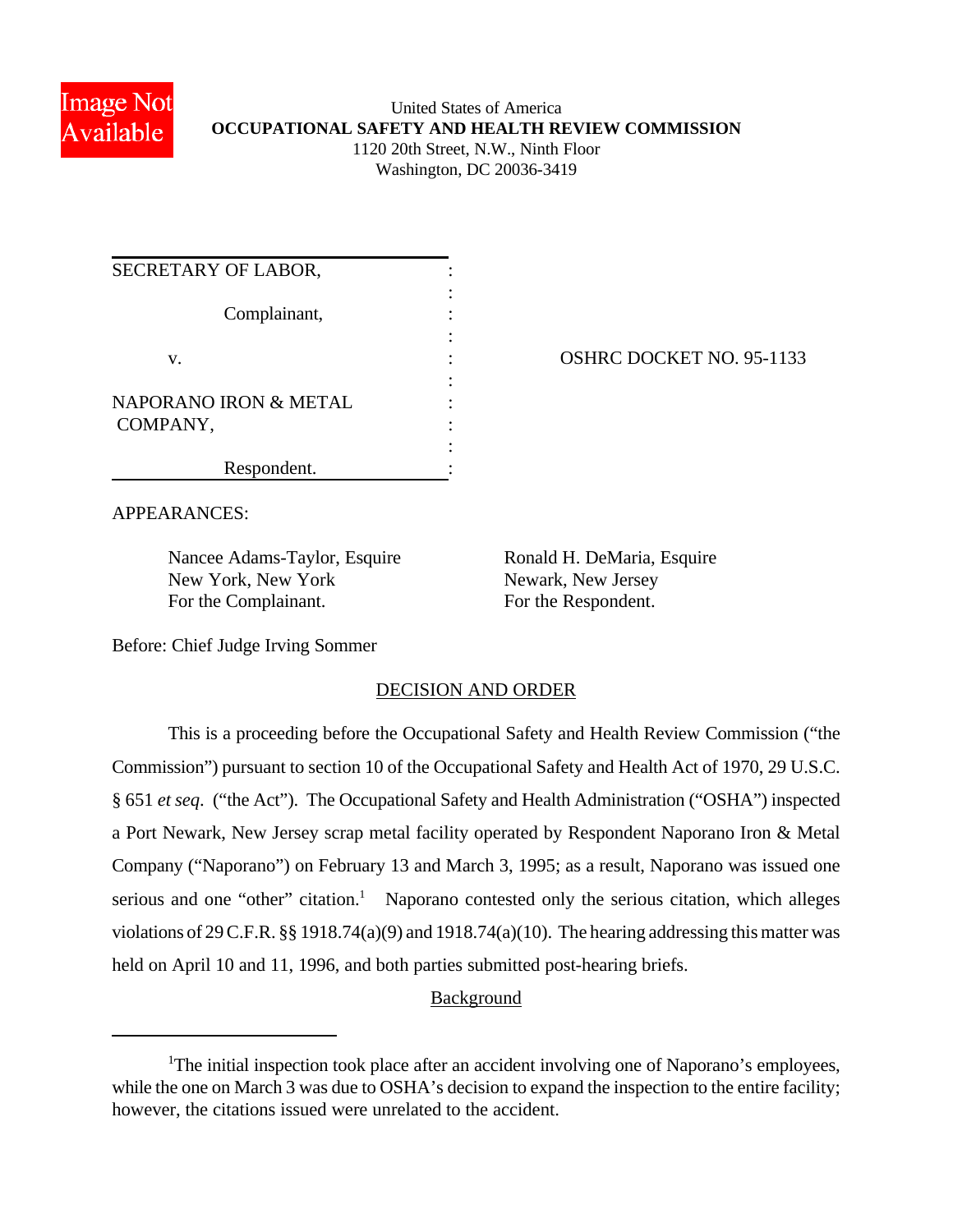Naporano has operated its scrap metal facility since 1980. Part of the operation consists of loading scrap metal onto vessels, and, occasionally, unloading steel rails from vessels, by means of two cranes which are mounted on separate barges; the barges are tied to the pier, while the vessel being loaded or unloaded is tied to the barge housing the crane performing the operation, and employees access the barges and the vessels via gangways going from the pier to the barges and the barges to the vessels, respectively. The scrap metal which is loaded is delivered to the pier by truck and dumped into a pan, after which the crane raises the pan and dumps its contents into the cargo hold of the vessel; the scrap metal consists of either shredded metal or heavy melting scrap ("HMS"), and although both may be placed in the same cargo hold they are stored and loaded separately. The steel rails are unloaded in bundles by means of employees in the cargo hold of the vessel putting lifting slings around the bundles and then radioing the crane operator to lift the load.<sup>2</sup>

When OSHA compliance officer ("CO") William DuComb inspected the site he determined neither crane had a load indicating device ("LID") as required by 29 C.F.R. 1918.74(a)(9), and that one of them was not guarded while operating as required by 29 C.F.R. 1918.74(a)(10). Naporano contends Part 1918 does not apply as it is a marine terminal operator governed by Part 1917 and has moved to dismiss the citation. It also contends that even if Part 1918 does apply, 1918.74(a) is not applicable to its cranes. Finally, it contends it used an alternative as effective as an LID and that a "device" is not required, and that employees were not exposed to the crane when it was operating.

#### Whether Part 1918 Applies to Naporano's Cranes

Part 1918, the OSHA regulations applying to longshoring, has been in effect since 1974. "Longshoring operations" mean the "loading, unloading, moving, or handling of cargo, ship's stores, gear, etc., into, in, on, or out of any vessel on the navigable waters of the United States." 29 C.F.R. 1918.3(I). "Vessel" includes "every description of watercraft or other artificial contrivance used or capable of being used as a means of transportation on water, including special purpose floating structures not primarily designed for or used as a means of transportation on water." 29 C.F.R. 1918.3(e). 29 C.F.R. 1918.74(a) applies to the use of cranes, "whether hoisted aboard a vessel for use thereon or used to service a vessel from the dock, shore, or another vessel, and in the use of any

<sup>&</sup>lt;sup>2</sup>Naporano has unloaded steel rails only four or five times, all since mid-1994, pursuant to a special order.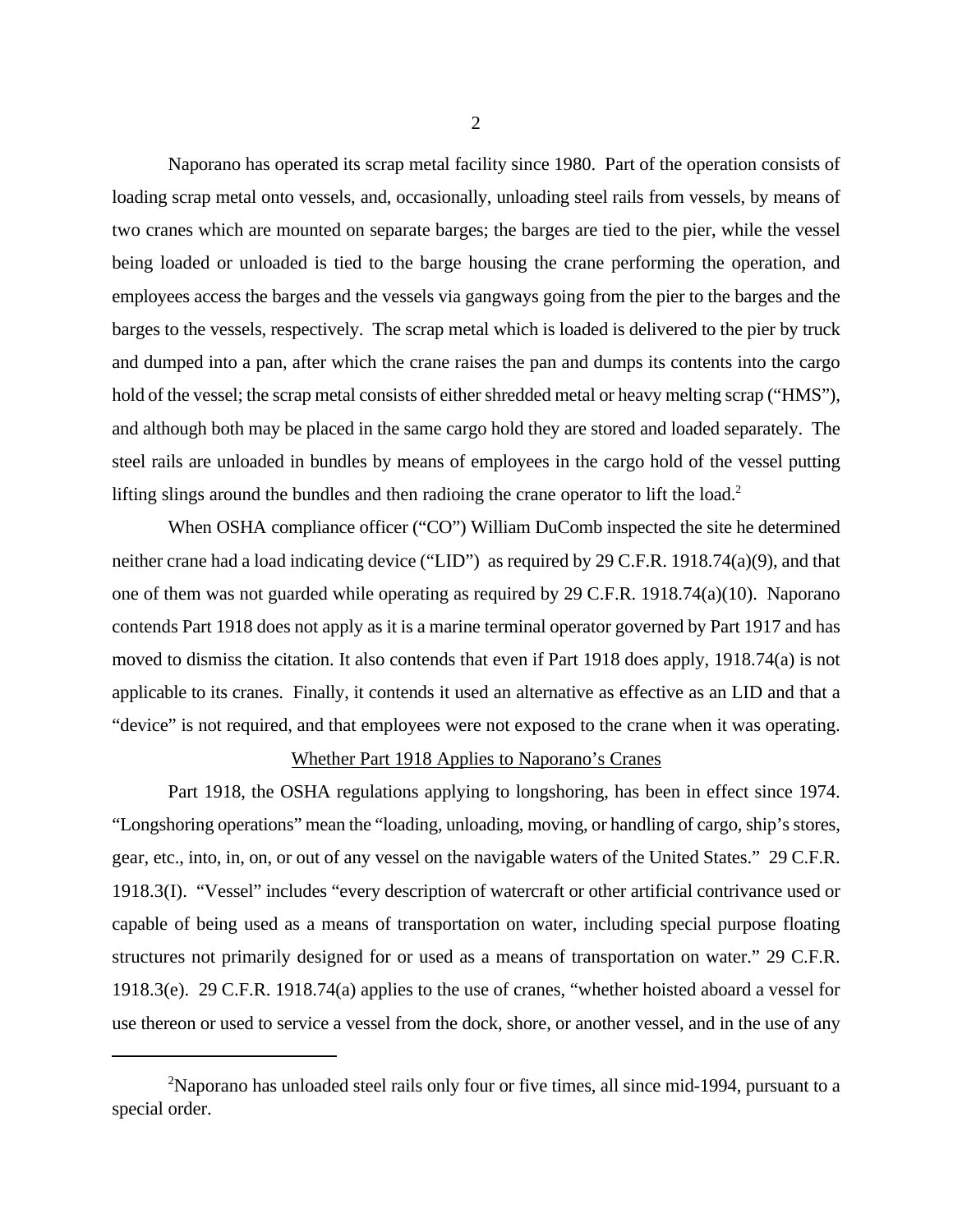other crane or derrick not a part of a vessel's permanent equipment, but used in longshoring operations." Part 1917, the regulations applicable to marine terminals, has been in effect since 1983. Part 1917, pursuant to 29 C.F.R. 1917.1(a), applies to "employment within a marine terminal as defined in § 1917.2(u), including the loading, unloading, movement or other handling of cargo, ship's stores or gear within the terminal or into or out of any land carrier, holding or consolidation area, or any other activity within and associated with the overall operation and functions of the terminal, such as the use and routine maintenance of facilities and equipment." 29 C.F.R. 1917.2(u) defines "marine terminal" as "wharves, bulkheads, quays, piers, docks and other berthing locations and adjacent storage or contiguous areas and structures associated with the primary movements of cargo or materials from vessel to shore or shore to vessel including structures which are devoted to receiving, handling, holding, consolidation and loading or delivery of waterborne shipments and passengers, including areas devoted to the maintenance of the terminal or equipment."

CO DuComb, the regional maritime specialist in his region at the time of the inspection, testified that while Part 1917 applied to Naporano's terminal operations it did not apply to the cranes because they were sitting on barges berthed at the terminal and 1917 ends at the edge of the pier, or the foot of the gangway. (Tr. 8-14; 64-67; 108-10). Paul Rossi, a specialist in OSHA's Office of Maritime Safety Standards, agreed. He testified that 1918 is a water-based standard, while 1917 is a land-based standard, and that Naporano's operations were covered by both; the cranes on the barges were covered by 1918 because they were on water, and Naporano's land operations, such as those involving its trucks and scrap piles, were covered by 1917. (Tr. 112-20; 176-88).

In addition, the Secretary notes the preamble to the final rule covering Part 1917 states that:

The coverage of Part 1917 includes all shoreside activities within a marine terminal - except those which are specifically exempted in the standard, as outlined in greater detail below. In clarifying the boundary between Part 1917 and Part 1918, OSHA's shipboard longshore regulations, the Agency has set the foot of the gangway to mark the limit to which Part 1918 may be applied landward. Similarly, Part 1917's jurisdiction extends out to the ship no further than this point of the gangway.

#### 48 Fed. Reg. 30,891 (1983).

Based on the foregoing, I conclude Part 1918 applied to the cranes. In so concluding, I have noted Naporano's assertion that there is no clear demarcation between the two parts. I have also noted the administrative law judge decision cited by Naporano, in which the judge found the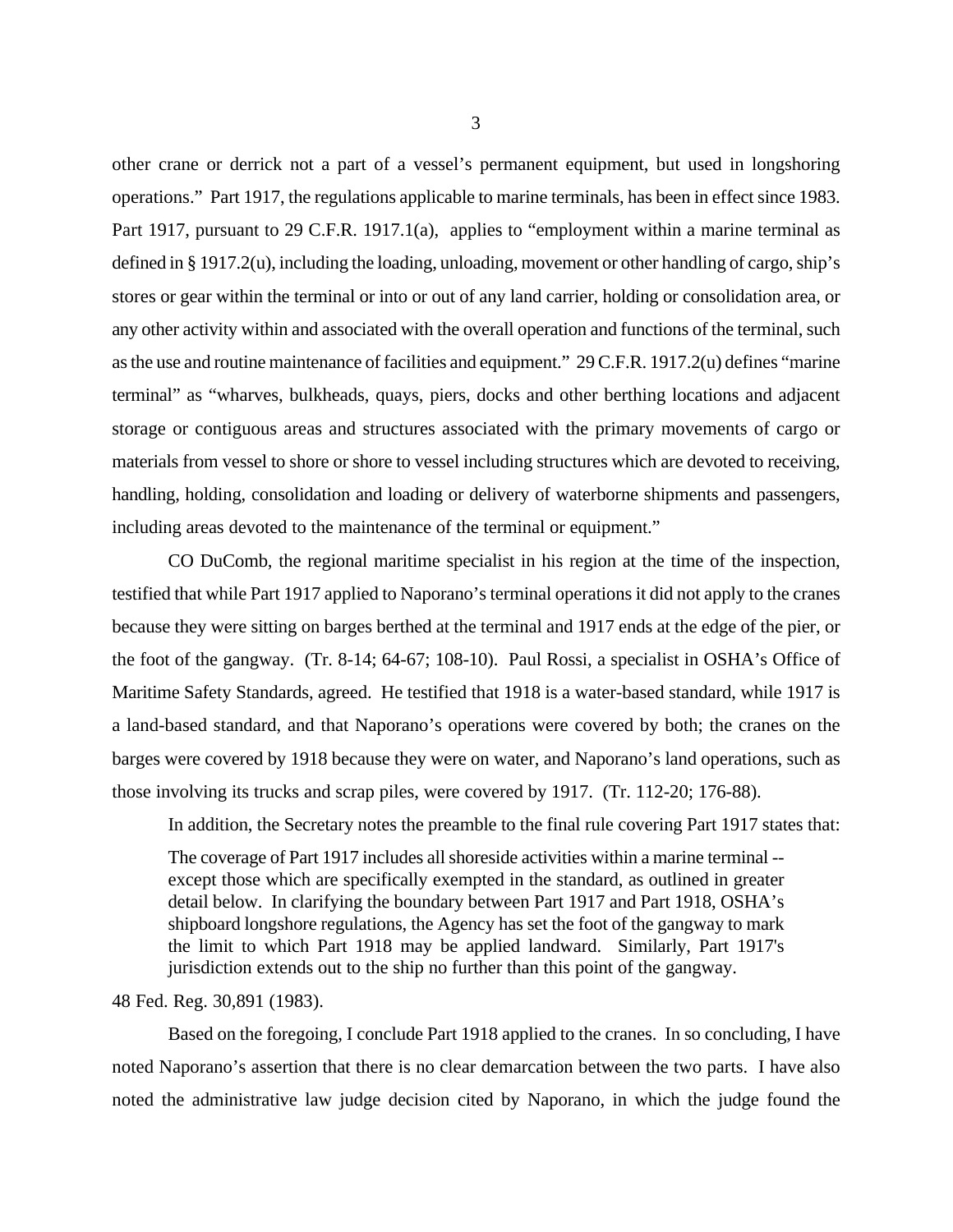demarcation between the two parts ambiguous and vacated the citation for that reason.<sup>3</sup> However, the facts there were very different from those presented here, and, in any case, administrative law judge decisions have no precedential value. Regardless, the excerpt from the preamble to Part 1917 along with the facts of this case and the language of Parts 1917 and 1918 above convince me that Naporano's barges were vessels within the meaning of 1918.3(e), that the edge of the pier, or the foot of the gangway going from each barge to the pier, was the demarcation point between Parts 1917 and 1918, and that Part 1918 applies in this case.<sup>4</sup> I am also persuaded Naporano had fair notice of the applicability of Part 1918 and of the cited standards, particularly since Part 1917 has essentially the same standards. *See* 1917.45(I)(2) and 1917.46(a)(1). Naporano's motion to dismiss is denied.

### Whether 1918.74(a) Applies to Naporano's Cranes

Naporano's contention that 1918.74(a) does not apply to its cranes is based on the language of that paragraph, set out above, which indicates that cranes that are permanent parts of vessels are not covered by the standard. Naporano asserts the cranes are permanent parts of the barges as they are never removed and the barges were custom built to hold them. (Tr. 210). However, the record shows the cranes did not come with the barges but were hoisted onto them and that the cranes sit on 12-inch-high mats on which they can move fore and aft. (Tr. 94-95; 211; 241-42). I conclude the cranes are not permanent parts of the barges and that 1918.74(a) applies to them.

#### Citation 1, Item 1

This item alleges a violation of 1918.74(a)(9), which provides in pertinent part as follows:

Unless exempted by the provisions of paragraph  $(a)(9)(viii)$  of this section, every crane used to load or discharge cargo into or out of a vessel shall be fitted with a load indicating device or alternative device in proper working condition which shall meet the following criteria: (i) The type or model of any load indicating device which is used may be such as to provide (*a*) a direct indication in the cab of actual weight hoisted or a means of determining this by reference to crane ratings posted and visible to the operator, except that the use of a dynamometer or simple scale alone will not meet this requirement; or (*b*) an automatic weight moment device or computer

<sup>3</sup>This decision, *Boston Towing and Transp. Co.* (No. 93-2035, 1995), is digested at 17 BNA OSHC 1327.

<sup>&</sup>lt;sup>4</sup>The excerpt from the preamble is Appendix B to the Secretary's brief. OSHA Instruction STP 2-1.112, which is Exhibit A to Naporano's brief, contains similar language.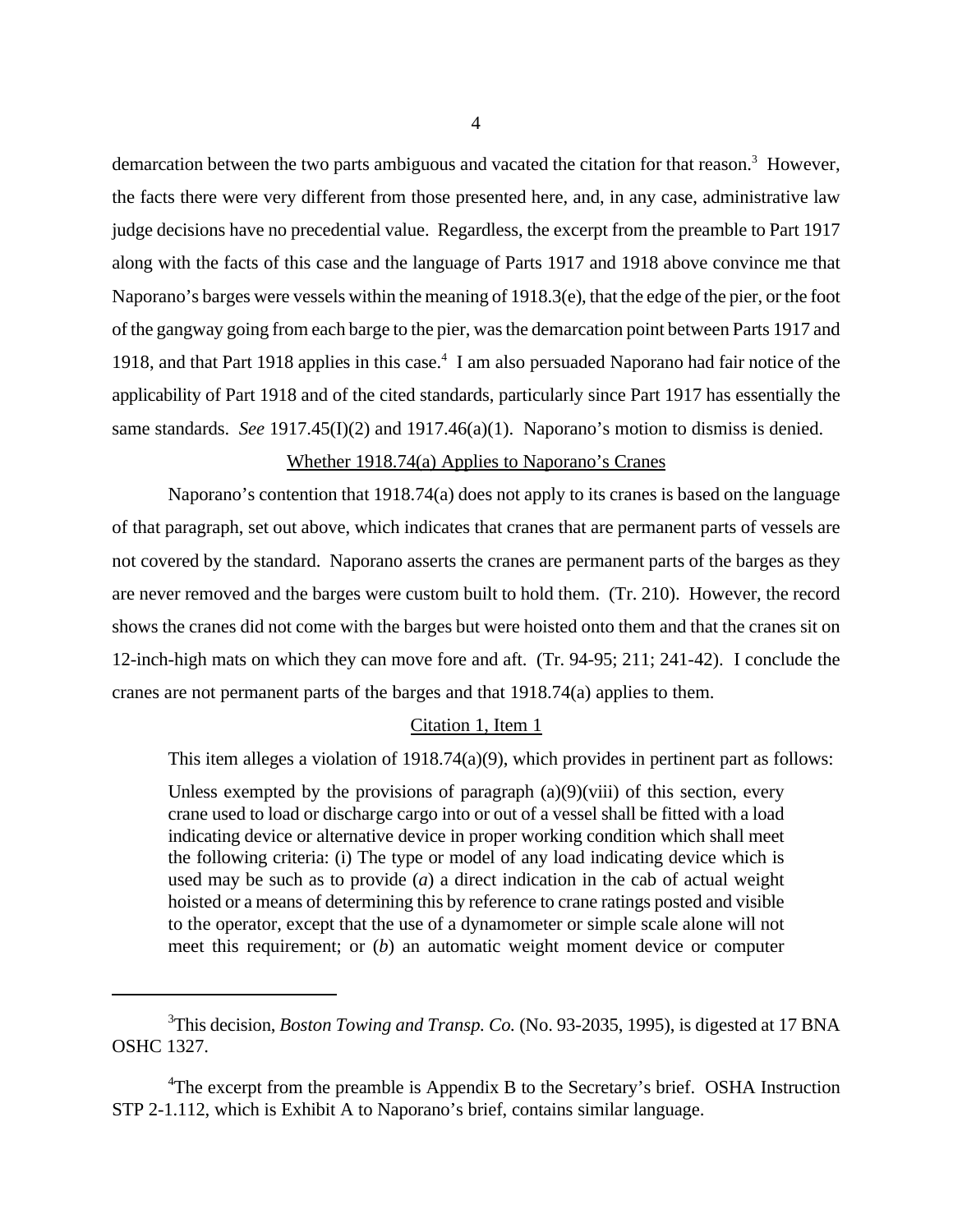providing indications in the cab according to the radius and load at the moment; or alternatively (*c*) a device may be used which shall prevent an overloaded condition.

It is undisputed Naporano did not have LID's on its cranes and that it did not meet any of the standards's exemptions. However, as noted above, Naporano contends that an actual device is not required and that it used an alternative system as effective as an LID. As to its first contention, Naporano notes the language of  $1917.46(a)(1)$ , which states, in pertinent part, as follows:

Except as provided in paragraph  $(a)(1)(viii)$  of this section, every crane after October 3, 1984 shall be fitted with a load indicating device or alternative device in proper working condition which shall meet the following criteria: (i) The type or model of any load indicating or alternate device which is used shall provide: (A) A direct indication in the cab of actual weight hoisted or a means of determining this by referencing a weight indication to crane ratings posted and visible to the operator, except that the use of a dynamometer or simple scale alone will not meet this requirement; or (B) Indications in the cab according to the radius and load at the moment; or  $(C)$  A direct means to prevent an overload from occurring.

Naporano asserts the purpose of both standards is to prevent overloads and that a fair reading of them shows they require either an LID or some alternate means, not necessarily a device, of preventing overloads. While I agree the purpose of the standards is identical, I disagree a specific device is not required; in my view, the language of the standards makes it clear a device is required. This conclusion is supported by the paragraphs following the standards, which further detail the requirements of LID's or alternate devices. *See* 1917.46(a)(1) (ii)-(vii) and 1918.74(a)(9)(ii)-(vii). It is also supported by the testimony of CO DuComb, whose extensive experience in the maritime industry includes familiarity with crane safety requirements, and Paul Rossi, who graduated from the U.S. Merchant Marine Academy and had six years of experience in the maritime industry before joining OSHA's Office of Maritime Safety Standards, where he has worked for over ten years; they testified that the standards require an actual device that tells the operator the weight of the load and/or prevents an overload by cutting off the crane's operation. (Tr. 8-14; 37-40; 59-64; 102-03; 112-28; 159-61; 172-76). Naporano's contention is accordingly rejected.<sup>5</sup>

<sup>&</sup>lt;sup>5</sup>In so doing, I have noted Naporano's assertion that the International Cargo Gear Bureau ("ICGB"), the agency that certified its cranes each year, advised it that LID's were not required. As I read them, the certificates indicate only that the cranes were not fitted for LID's and that their accuracy was therefore not applicable. *See* C-7-10, OSHA Forms 71. Moreover, CO DuComb and (continued...)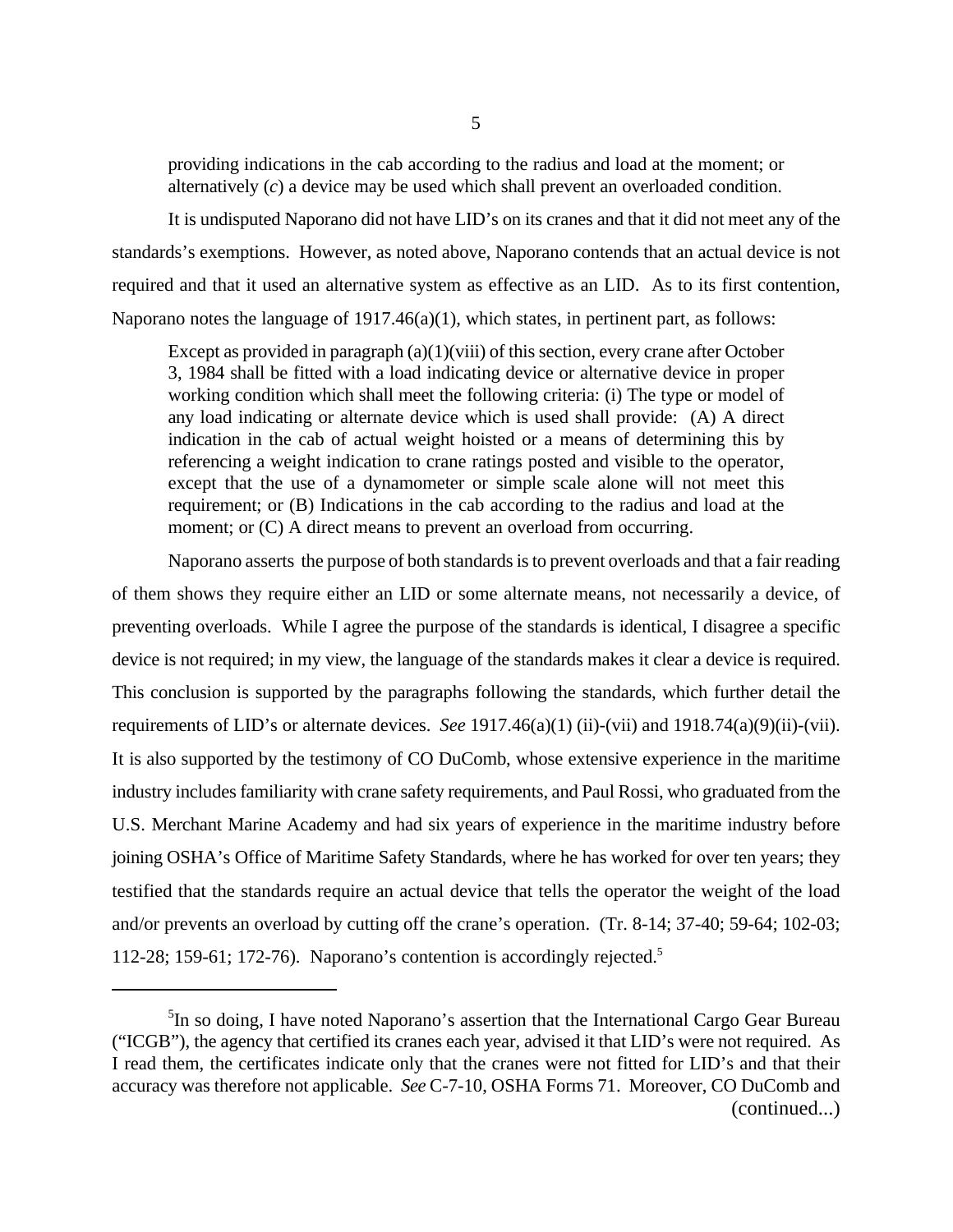As to Naporano's second contention, the record shows that during crane operation there was radio communication between the operator and the lead man and that in each crane's cab there was a load chart, boom angle indicator and an alarm that sounded if the boom went below a specified angle. The testimony of CO DuComb and Paul Rossi was that all these measures but the alarm were required by other standards and that they were in any case inadequate to prevent an overload as they did not tell the operator the weight being lifted; they also testified that while they knew of no overloads occurring during Naporano's operations they believed it was possible the cranes' capacity could be exceeded and that serious injury could result. (Tr. 32-43; 58-62; 67-69; 73-82; 97-100; 104- 05; 108; 121-76; 180-85). Naporano asserts the above measures together with the way in which loading and unloading was done prevented the possibility of overloads as effectively as an LID.

Michael Henderson, the facility's terminal manager for over ten years, testified the rails were unloaded with a maximum of four bundles per lift, which was 28 metric tons, and that the average lift for rails was 17 metric tons.<sup>6</sup> He said the lead man selected the bundles to be lifted out of the hold, and, once the lifting slings were in place, radioed the operator to lift the load; he also said the cranes were operated at the maximum boom angle of 65 degrees for unloading, that unloading was not possible at a lesser angle due to the 70-foot width of the vessels and the location of the hold in approximately the middle of the vessel, and that the cranes' capacity at 65 degrees was 75,000 pounds. Henderson further testified that shredded metal and HMS, while kept in separate piles and loaded separately, were both handled the same way; an excavator picked up a maximum of five grapples of material and put it in a dump truck for delivery to the pier, the truck dumped it into a pan, and the crane lifted the pan and dumped the metal into the hold of the vessel. He noted the grapples used held 148 cubic feet each, that shredded metal and HMS weighed 70 and 45 pounds per cubic foot, respectively, and that the maximum weights of shredded metal and HMS loads were

 $5$ (...continued)

Paul Rossi testified that ICGB only tests the devices which are on the cranes it certifies and does not advise employers whether their cranes meet all applicable OSHA requirements. (Tr. 84; 250).

<sup>6</sup>These lifts would equal 62,720 and 38,080 pounds, respectively.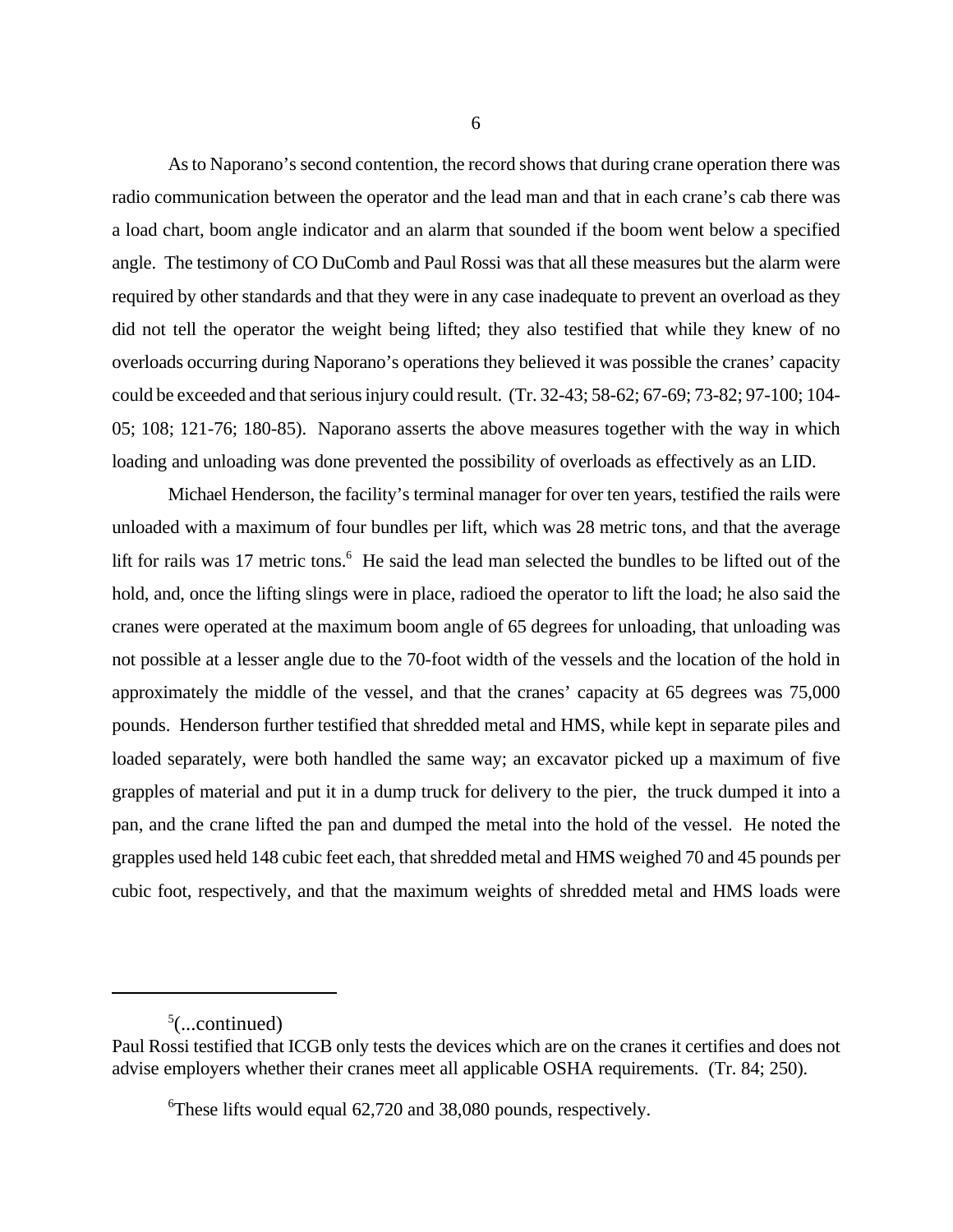51,975 and 33,400 pounds, respectively.<sup>7</sup> He also noted the pans used for shredded metal weighed 21,000 pounds while those used for HMS weighed 28,000 pounds, that the crane booms operated at 65 degrees for loading shredded metal and from 63 to 65 degrees for HMS, and that the cranes' capacity at 63 degrees was 69,500 pounds. Henderson said the grapples, trucks and pans prevented the possibility of overloads as the maximum capacity of the trucks was 800 cubic feet and 70,000 pounds and the pans could only hold five grapples of material, and that there had been no overloads during any of Naporano's loading or unloading operations. (Tr. 197-208; 213-23; 227-41).

In view of the record, Naporano's system was not as effective as an LID in preventing the possibility of an overload. Henderson's own testimony was that the weight of a maximum load of shredded metal plus the weight of the pan would total almost 73,000 pounds, and he conceded a cubic foot of shredded metal could weigh more than 70 pounds. Further, while Henderson testified that shredded metal was loaded with a boom angle of 65 degrees, he said HMS was loaded with the boom angle from 63 to 65 degrees and that the boom angle alarm was set to go off at 63 degrees. Finally, Henderson said that the boom angle had to be 65 degrees to unload from a 70-foot-wide vessel because otherwise the boom would not be over the hold, and that while the vessels into which shredded metal and HMS were loaded averaged 100 feet in width they had been up to 120 feet wide. (Tr. 204-08; 216-17; 220; 228-41). This indicates the boom had to have been less than 65 degrees when loading shredded metal and HMS in order to reach the holds of the wider vessels and that due to the weight of the shredded metal loads an overload could have resulted.<sup>8</sup> An overload could also have resulted during the unloading of the rails, since, as CO DuComb testified, the load could have gotten hung up on the coaming of the vessel's cargo hold as it was being raised; he also testified that

 $7By$  my calculation, 148 times 5 times the per pound weights of shredded metal and HMS actually equal 51,800 and 33,300, respectively.

<sup>&</sup>lt;sup>8</sup>Henderson indicated the boom did not have to be over the hold because the pans tipped to unload their contents and could therefore be some distance from the hold. However, it seems clear the scrap metal could not be loaded into the holds of the wider vessels with the boom angle at 65 degrees, and Henderson himself said HMS was loaded with the boom angle from 63 to 65 degrees. Also, while Henderson indicated loads were regulated by the amount of material making up each load, there was no evidence of a procedure to ensure shredded metal loads were within the cranes' capacity when the boom angle was less than 65 degrees. (Tr. 238-41).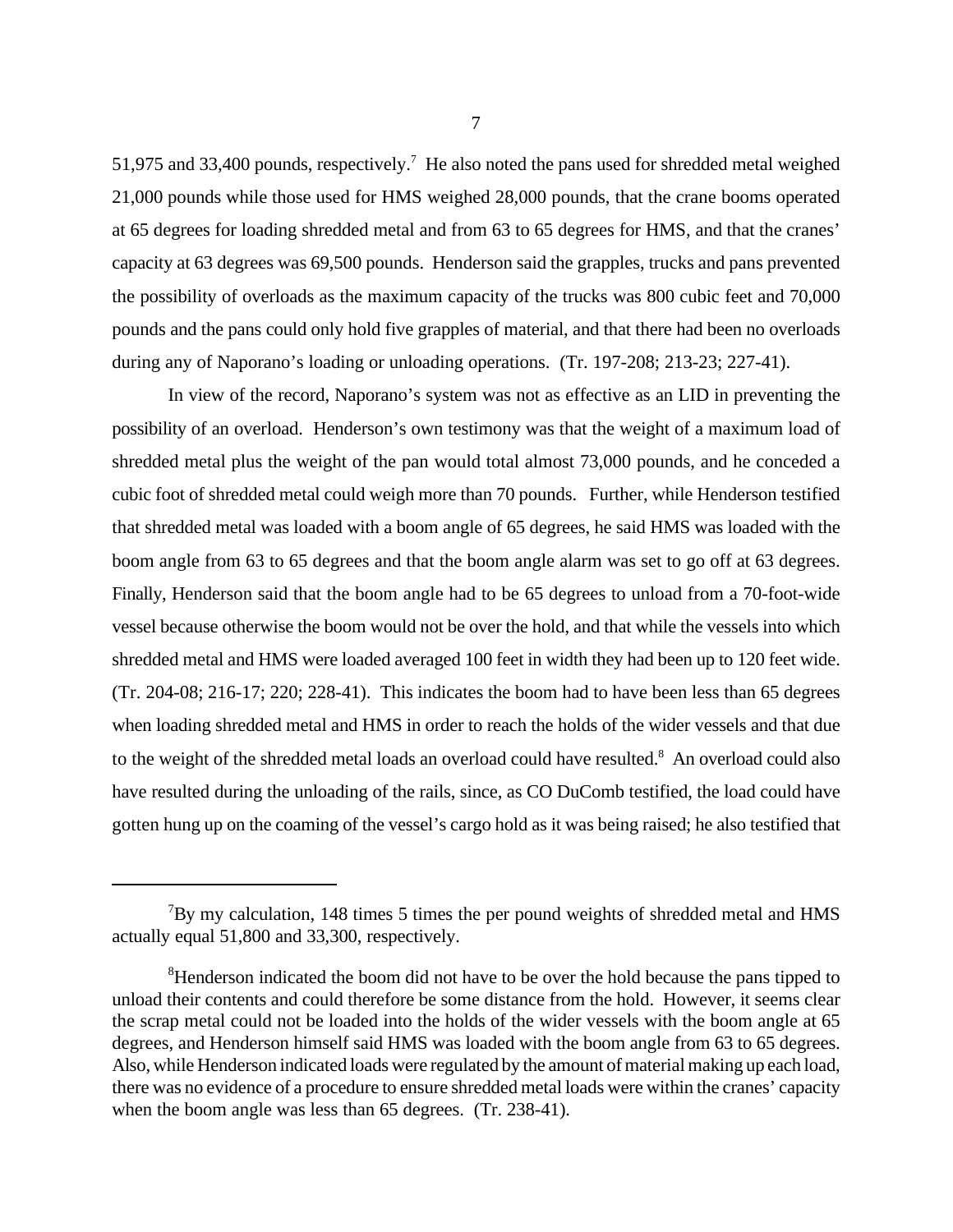although the lead man in the hold could radio the operator in this situation the lead man might not be paying attention, while an LID would give the operator a direct readout of the load weight. (Tr. 62; 67-69; 99-100). This citation item is affirmed as a serious violation.

The Secretary proposed a penalty of \$2,750.00 for this item. CO DuComb initially recommended a penalty of \$5,000.00 because of the severity of the hazard, the number of persons exposed to it, and the frequency of the exposure; however, reductions of 20 percent, 15 percent and 10 percent were given in consideration of the company's size, good faith and history, resulting in a reduced penalty of \$2,750.00. (Tr. 47-48; 51-53; C-13). Based on the record, the proposed penalty is appropriate and is accordingly assessed.

#### Citation 1, Item 2

This item alleges a violation of 1918.74(a)(10), which provides as follows:

Accessible areas within the swing radius of the outermost part of the body of a revolving crane shall be temporarily guarded by ropes or other suitable means during cargo operations, so as to prevent an employee being in a position to be caught between the body of the crane and fixed parts of the vessel or of the crane itself.

CO DuComb testified that during his inspection he saw an individual on one of the barges while the crane was swinging around; the person's location was such that he was exposed to the hazard of being struck by the crane or being caught between the counterweight and the crane body. The CO pointed out the condition to Michael Henderson, who indicated the person was a Naporano employee and then agreed to put up barricades to guard the swing radius of the crane. (Tr. 48-51; 88-91). Michael Henderson testified that during normal operations no one was on the barge but the crane operator and that the only person who got within the swing radius of the crane while it was operating was the mechanic; he said the mechanic had to be there to grease a gear, that this job had to be done from time to time and could only be done while the crane was turning slowly, and that the mechanic was aware the crane was turning and was also in radio contact with the operator. Henderson also testified employees used the barge to go to and from the pier and the vessel and that the worker the CO saw was picking up scrap metal spillage, which occurred periodically, but that the crane did not operate at these times. (Tr. 211-13; 224-27; 242-45).

Naporano's contention, as noted above, is that employees were not exposed to the cited condition. However, the CO was emphatic that the crane was operating and that the employee he